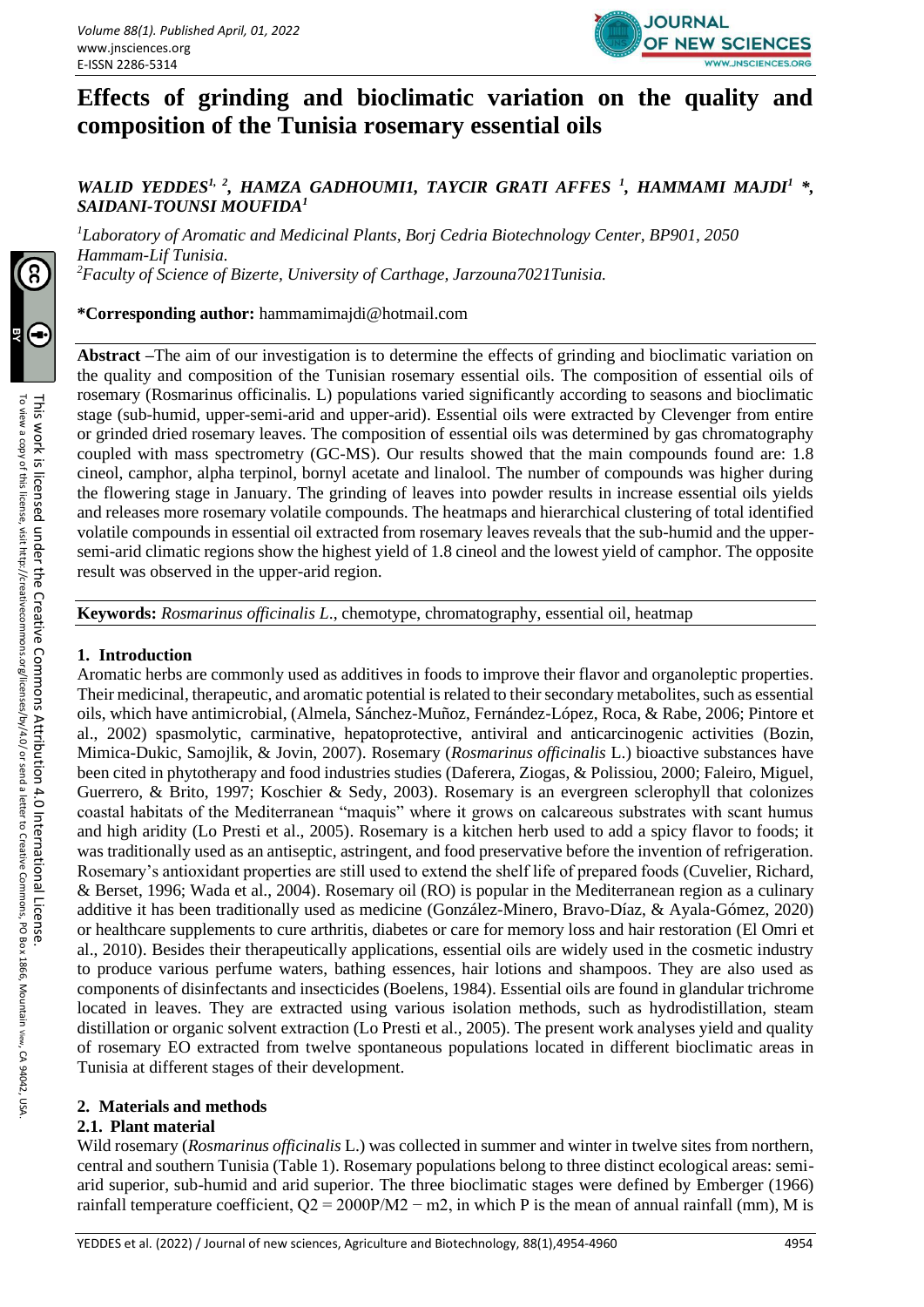

the mean of maximal temperatures for the hottest month and m is the mean of minimal temperatures for the coldest one. Emberger's coefficient, Q2, is an ecological parameter which has been used as an ecological site descriptor in many studies (Khiari & Boussaid, 2000). Fresh aerial parts of rosemary leaves were left to dry at ambient temperature for one week. Each sample is split in two, one consisting of dried leaves, the second is and grinded using a commercial mixer for 3 minutes.

#### **Table 1 :** Collection zones parameters of *Rosmarinus officinalis* populations used in our study

| <b>Population</b><br>Code | <b>Collection region</b>  | <b>Bioclimatic</b><br>zone | <b>Altitude</b><br>(m) | Rainfall<br>(Mm/year) | Latitude    | Longitude            |  |  |
|---------------------------|---------------------------|----------------------------|------------------------|-----------------------|-------------|----------------------|--|--|
| ZG                        | D <sub>1</sub> . Zaghouan |                            | 166                    |                       | 36°54'1268N | $10^{\circ}07'712E$  |  |  |
| HZ                        | Hammam Zriba              |                            | 255                    |                       | 36°35'4247N | $10^{\circ}18'9692E$ |  |  |
| JM                        | D <sub>j</sub> . Mansour  | Usa                        | 571                    | 500-600               | 36°29'4497N | 9°80'9144E           |  |  |
| BK                        | BarrageKhmaeis            | $45 < Q_2 < 70$            | 443                    |                       | 35°97'9132N | 9°46'8709E           |  |  |
| JB                        | D <sub>j</sub> . Bargou   |                            | 865                    |                       | 35°91'0264N | 9°46'5738E           |  |  |
| FT                        | Fajj Tfall                |                            | 763                    |                       | 35°37'6085N | 9°17'4437E           |  |  |
| JF                        | Dj. Frigha                |                            | 742                    |                       | 35°53'3499N | 9°02'3661E           |  |  |
| JS                        | Dj. Sammam                | Sh                         | 679                    | 400-500               | 35°24'6227N | 8°76'0712E           |  |  |
| JC                        | Di. Chaambi               | 45 < Q2 < 70               | 935                    |                       | 35°16'8152N | 8°67'9429E           |  |  |
| <b>CT</b>                 | Chaab el Tweel            |                            | 234                    |                       | 33°58'5876N | $10^{\circ}08'2104E$ |  |  |
| EM                        | El Amra                   | Ua                         | 305                    | 100-150               | 33°53'0154N | 10°09'9477E          |  |  |
| TJ                        | Toujane                   | $23 < Q_2 < 35$            | 490                    |                       | 33°47'1878N | $10^{\circ}13'645E$  |  |  |
| DT                        | $Dh$ killa – Toujane      |                            | 530                    |                       | 33°45'5145N | $10^{\circ}15'4324E$ |  |  |

Sh: sub-humid; Usa: Upper semi-arid; Ua: Upper arid; Q2: bioclimatic zones were defined according to Emberger (1966) pluviometric coefficient.

#### **2.2. Extraction procedure**

A quantity of 100g from rosemary leaves, entire or grinded were put in the distilled water. Essential oils were extracted by hydro distillation using a Clevenger type apparatus for 3 hours after yield kinetic optimization. Essential oils were stored in glass vials with Teflon sealed caps at -20  $\pm$  0.5 °C in darkness.

#### **2.3. Gas Chromatography - Mass Spectrometry (GC-MS) analyses**

The analysis was carried out on Hewlett-Packard 6890 chromatograph (Agilent Technologies, Palo Alto, CA, USA) equipped with an electronic pressure control injector, a flame ionization detector and an HP Innowax (polyethylene glycol capillary, Agilent Technologies, Palo Alto, CA, USA) column (30 m x 0.25 mm; 0.25 μm). The GC/MS coupling made it possible to identify volatile compounds. The re-leased ions will be classified according to their mass/charge ratio (m/z). The analysis is carried out by a chromatograph coupled to an Agilent (Agilent Technologies, Palo Alto, CA, USA) mass spectrometer (5975C inert XL MSD) and electron impact ionization (70 eV). An HP-5MS capillary column (30 m  $\times$  0.25 mm, 0.25 µm film thickness) coated with 5 % phenyl methyl silicone and 95 % dimethylpolysiloxane (Agilent Technologies, Palo Al-to, CA, USA) was used.

#### **3. Results and Discussion**

#### **3.1. Effect of grinding on identified volatile compounds number**

Chromatographic analysis of the different essential oils samples showed remarkable variability in the number of volatile compounds detected. Rosemary powder gave the highest values for the number of volatile compounds. On the other hand, the leaves always give fewer identified compounds. The highest numbers are recorded for oils extracted from crushed rosemary leaves. Indeed, for the HZ region, we could identify 60 volatiles against 35 from the same sample of unground leaves. During flowering stage in January (Figure 1) some rosemary sample showed an important number of compounds such as (JB, JF, and JS). This is in agreement with the work of (Tischer et al., 2017) who showed that the grinding of *Baccharis articulata* could influence the quality of the oil obtained after hydrodistillation. This finding shows that grinding enhanced the number of detected compounds probably by rupturing the glandular trichomes which release their contents (Bousbia et al., 2009).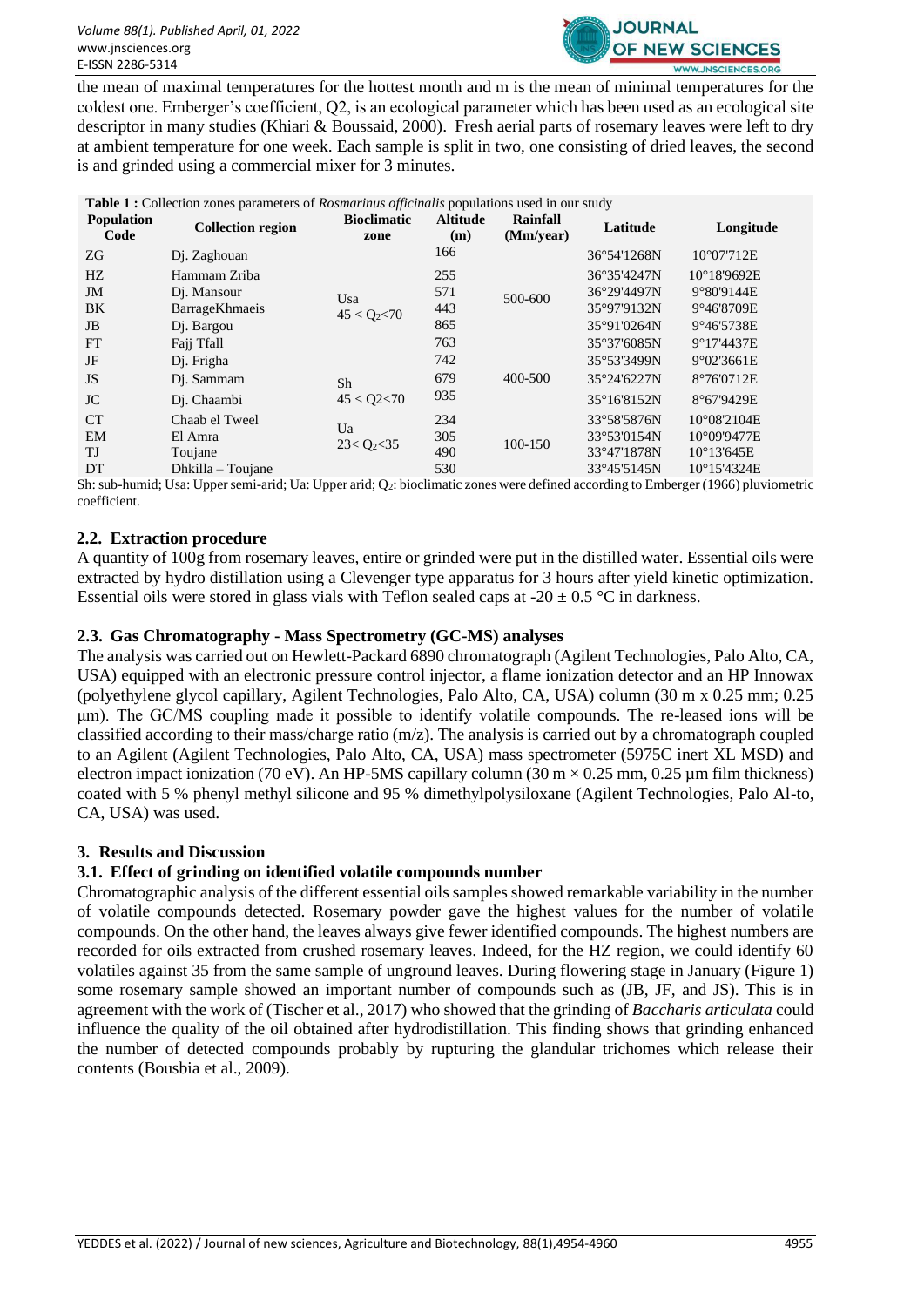



**Figure 1.** Variation of number of compounds of rosemary essential oils

#### **3.2. Effect of grinding on essential oil yields**

Figure 2 clearly shows that the yields of essential oils extracted from the crushed leaves are higher than that unground ones. For the flowering stage, the crushed rosemary leaves collected in the HZ region reached a yield of 2.1%. On the other hand, the best yields are recorded with the regions JC (2.2%) and DT (2.16%) for the samples collected during the summer (June). The lowest yields are recorded with non-crushed leaves for the regions of JM (0.86%), BJ (0.93%) and JB (0.98%). This variation was consolidated by the works of Ben Hassine et al. (2021); Marotti and Piccaglia (1992); Tischer et al. (2017) who found that grinding influences the efficiency of extraction of essential oils from different sources of plant material. Conversely, Hmaied, Bouafif, Magdouli, Braghiroli, and Koubaa (2019) has reported that the pre-treatments of forest products reduce the yields of essential oils in these products.



**Figure 2.** Variation of yields of rosemary essential oils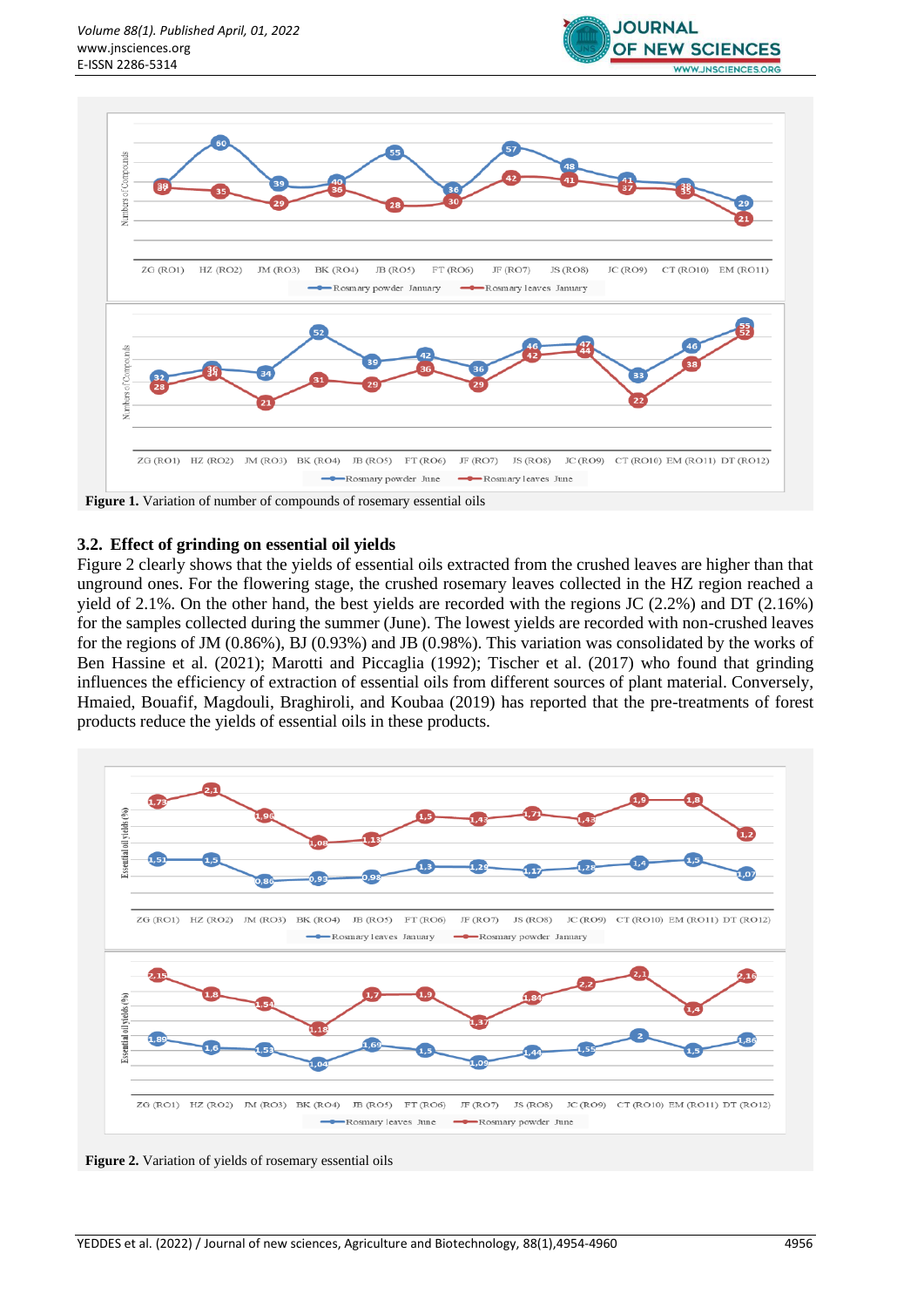

## **3.3. Effects of bioclimatic variation on the composition of the rosemary essential oils**

The comparative examination of the primary chemical composition of rosemary oils according to the origin is shown in table 2. We propose a comparative study of rosemary oils' main chemical composition. Results showed that the Tunisian rosemary oils was found to be rich in 1.8 cineole (12.1 % - 59.38 %), camphor (9.98 % - 36.3 %), α terpineol (1.75 % - 7.51 %), bornyl acetate (0.03 % - 3.34 %) and linalool (0.11 % - 1.68 %).

They represent the main chemotypes because they have the best yield approved by the GC-MS, and tend to be the chemotypes that specifies the regions studied" to '1.8 cineole and camphor represent the main chemotypes When we consider the variation in chemical composition of the rosemary essential oil and the change of bioclimatic stage, we find that a close relationship that affects the metabolism of the plant studied." to "Our study revealed that a close relationship between the variation in chemical composition of the rosemary essential oil and the change of bioclimatic stage is find.

| <b>Table 2.</b> Comparative study of the main chemical composition of rosemary oils |                       |                |       |                          |       |        |                          |                          |                          |                          |                          |                          |        |                          |           |
|-------------------------------------------------------------------------------------|-----------------------|----------------|-------|--------------------------|-------|--------|--------------------------|--------------------------|--------------------------|--------------------------|--------------------------|--------------------------|--------|--------------------------|-----------|
|                                                                                     |                       |                | ZG    | HZ                       | JM    | BK     | JB                       | <b>FT</b>                | JF                       | <b>JS</b>                | <b>JC</b>                | CT                       | EM     | DT                       | <b>TJ</b> |
| 1,8 Cineole                                                                         | <b>Leaves</b>         | <b>January</b> | 49.43 | 32.13                    | 50.57 | 52.57  | 47.41                    | 38.08                    | 58.86                    | 35.35                    | 57.32                    | 26.11                    | 33.52  | 31.3                     | 32.5      |
|                                                                                     |                       | June           | 43.73 | 38.13                    | 53.71 | 33.14  | 38.04                    | 42.88                    | 42.33                    | 38.98                    | 37.84                    | 29.16                    | 21     | 20.08                    | 21.3      |
|                                                                                     | Powder                | <b>January</b> | 53.9  | 27.29                    | 50.96 | 52.39  | 46.54                    | 38.86                    | 58.58                    | 35.51                    | 55.85                    | 28.4                     | 33.12  | 29.78                    | 32.36     |
|                                                                                     |                       | June           | 45.84 | 48.03                    | 53.71 | 28.39  | 49.39                    | 59.38                    | 47.2                     | 34.13                    | 43.57                    | 26.9                     | 12.1   | 21.2                     | 10.96     |
| Camphor                                                                             | <b>Leaves</b><br>June | <b>January</b> | 14.24 | 15.03                    | 15.83 | 11.7   | 19.61                    | 15.3                     | 9.98                     | 18.19                    | 15.85                    | 29.35                    | 28.42  | 36.3                     | 32.69     |
|                                                                                     |                       |                | 16.4  | 13.18                    | 12.86 | 14.42  | 12.1                     | 13.83                    | 13.39                    | 20.25                    | 12.9                     | 34.14                    | 22.48  | 20.31                    | 22.36     |
|                                                                                     | Powder                | <b>January</b> | 14.3  | 14.41                    | 15.8  | 13.4   | 22.23                    | 18.23                    | 12.05                    | 20.07                    | 17.09                    | 35.31                    | 28.48  | 31.01                    | 32.6      |
|                                                                                     |                       | June           | 17.51 | 15.67                    | 12.86 | 15.45  | 10.49                    | 12.95                    | 14.56                    | 18.66                    | 13.57                    | 33.44                    | 21.64  | 21.43                    | 21.6      |
| Alpha.<br><b>Terpineol</b>                                                          | <b>Leaves</b>         | <b>January</b> | 4.08  | 4.89                     | 4.24  | 4.62   | $\overline{4}$           | 5.64                     | 4.65                     | 5.9                      | 3.84                     | 2.19                     | 2.3    | 3.3                      | 3.2       |
|                                                                                     |                       | June           | 2.87  | $\overline{\phantom{a}}$ | 4.96  | 4.03   | 4.89                     | 6.3                      | 6.3                      | 6.09                     | 6.27                     | 1.75                     | 3.46   | 3.51                     | 2.3       |
|                                                                                     | Powder                | <b>January</b> | 3.8   | 5.03                     | 4.18  | 4.81   | 4.32                     | 5.83                     | 5.29                     | 7.51                     | $\overline{\phantom{a}}$ | $\overline{\phantom{a}}$ | 2.61   | 2.8                      | 2.9       |
|                                                                                     |                       | June           | 3.49  | 3.49                     | 4.96  | 4.32   | 4.18                     | 4.65                     | 5.42                     | 6.32                     | 6.28                     | 2.03                     | 3.6    | 3.73                     | 3.22      |
| <b>Bornyl</b><br>acetate                                                            | <b>Leaves</b><br>June | <b>January</b> | 0.96  | $\overline{a}$           | 0.56  | 0.65   | 0.82                     | 0.7                      | 0.78                     | 0.03                     | 0.13                     | 2.63                     | 1.47   | 2.32                     | 2.36      |
|                                                                                     |                       |                | 0.79  | 1.13                     | 0.57  | $\sim$ | $\overline{\phantom{a}}$ | $\overline{\phantom{a}}$ | $\overline{\phantom{a}}$ | $\overline{\phantom{a}}$ | $\overline{\phantom{a}}$ | $\overline{2}$           | ٠      | $\overline{\phantom{a}}$ | 0.32      |
|                                                                                     | Powder                | <b>January</b> | 1.03  | $\overline{\phantom{a}}$ | 0.56  | 0.82   | 0.72                     | $\blacksquare$           | 0.79                     | $\overline{\phantom{a}}$ | 0.13                     | 3.34                     | 1.44   | 2.12                     | 1.22      |
|                                                                                     |                       | June           | 1.007 | 0.65                     | 0.57  | $\sim$ | 0.5                      | 0.45                     | $\overline{\phantom{a}}$ | $\overline{\phantom{a}}$ | $\sim$                   | 2.62                     | $\sim$ | 2.89                     | 2.69      |
| Linalool                                                                            | <b>Leaves</b>         | <b>January</b> | 0.6   | 0.77                     | 0.51  | 0.45   | 0.3                      | 1.25                     | 0.76                     | 1.06                     | 0.81                     | $\overline{\phantom{a}}$ | 0.35   | 0.11                     | 0.21      |
|                                                                                     |                       | June           | 0.74  | 0.93                     | 0.52  | 0.75   | 0.63                     | 0.97                     | 1.11                     | 1.68                     | 0.94                     | 0.14                     | 0.13   | 0.14                     | 0.13      |
|                                                                                     | Powder                | <b>January</b> | 0.5   | 0.7                      | 0.5   | 0.49   | 0.41                     | 1.22                     | 0.82                     | 1.17                     | 0.78                     | 0.12                     | 0.29   | 0.13                     | 0.12      |
|                                                                                     |                       | June           | 0.69  | 0.88                     | 0.52  | 0.95   | 0.48                     | 1.14                     | 1.05                     | 1.56                     | 0.96                     | 0.15                     | 0.13   | 0.16                     | 0.18      |

#### **3.4. Heatmap and hierarchical clustering of total identified volatile compounds in essential oil**

For the whole leaves harvested in January, the classification showed that the upper-arid stage was well identified by the grouping of three regions EM, CT and DT. The other two floors were not classified according to the bioclimatic floor. For untreated leaves harvested in June, a similar trend was noted. EM, TJ and DT came together into one cluster and CT withdrew to create a single cluster. The crushing of leaves harvested in January influenced the classification of essential oils. A remarkable cluster was recorded by the regrouping of two regions belonging to the Upper arid stage (CT and TJ). The other regions are not classified by an order respecting their belonging to the bioclimatic stages. The classification of essential oils obtained from leaves harvested in June and crushed before hydrodistillation did not show any classification according to bioclimatic stages except for the CT and TJ regions. The composition of rosemary essential oils is endowed with great variability. Clustring showed a similarity between regions which do not belong to the same bioclimatic stage. This similarity is due to other pedological factors such as the quality of the soil (Yeddes et al., 2018), costal position (Farhat, Hammami, Cherif, & Nasraoui, 2020),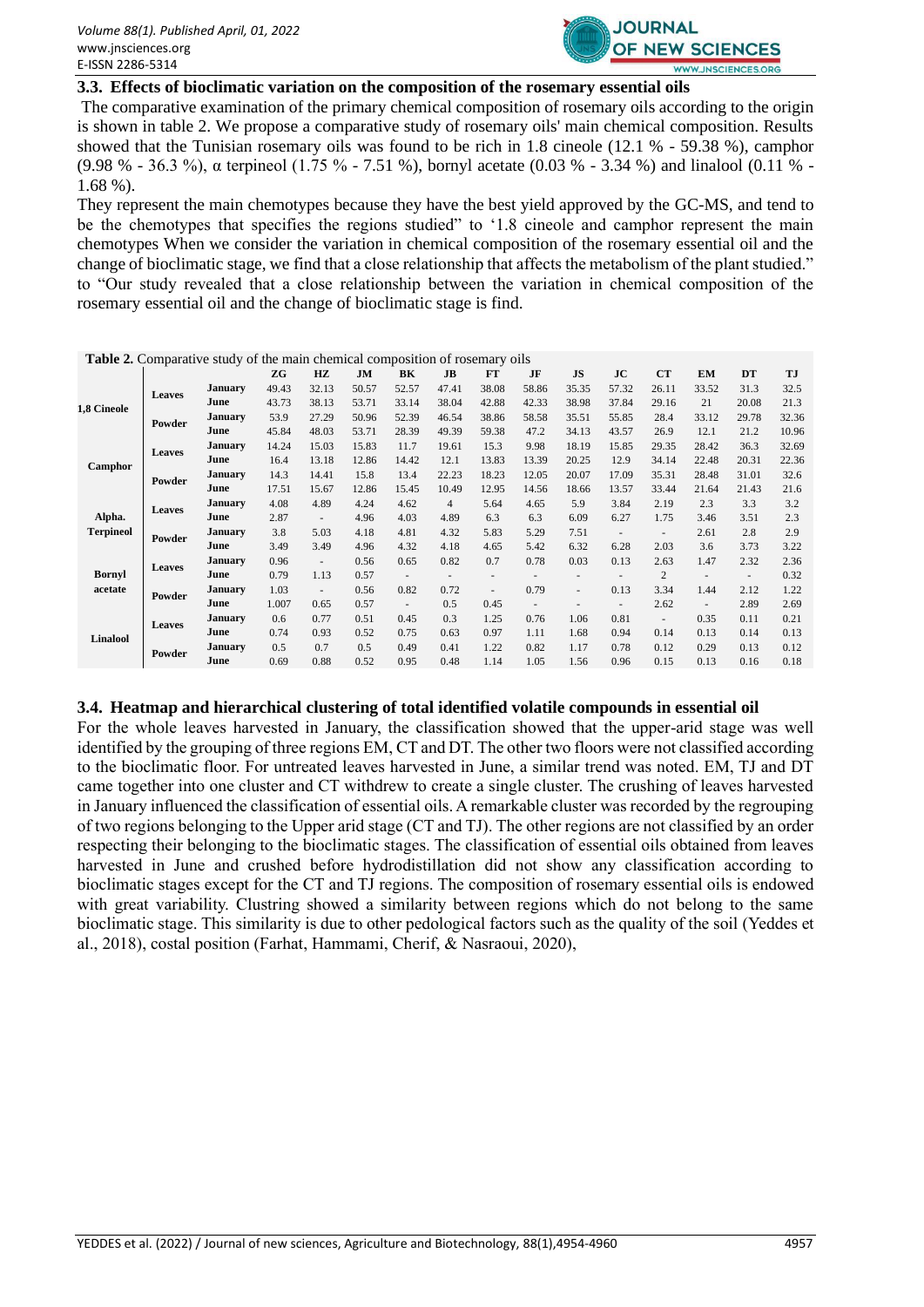



**Figure 3.** Heatmap and hierarchical clustering of total identified volatile compounds in essential oil extracted from rosemary leaves, A for January and B for June, the color varies from blue to yellow for high values to low values, the gray color indicates the absence of this compound.



**Figure 4.** Heatmap and hierarchical clustering of total identified volatile compounds in essential oil extracted from crushed rosemary leaves, A for January and B for June, the color varies from blue to yellow for high values to low values, the gray color indicates the absence of this compound.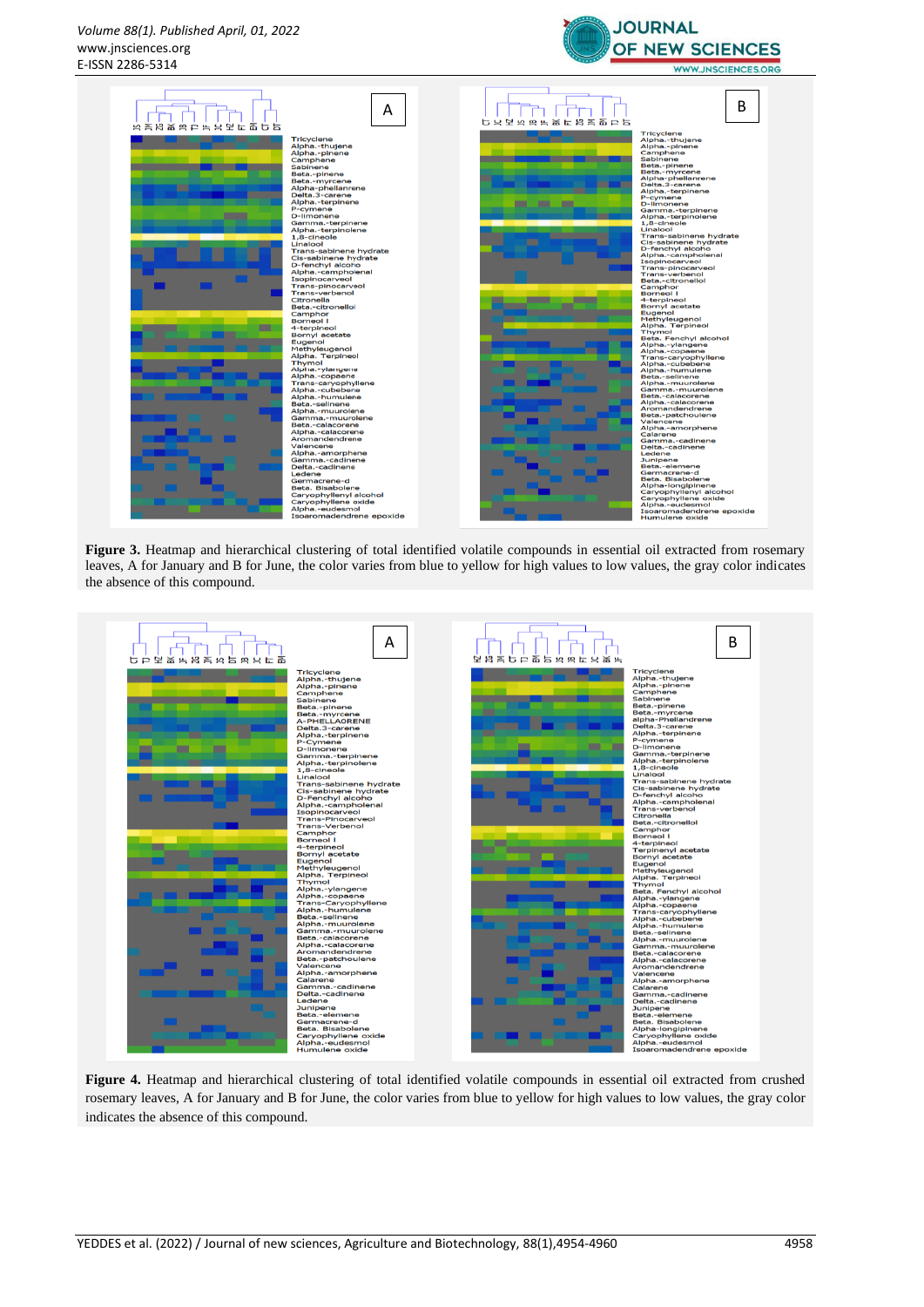

#### **4. Conclusion**

Pre-treatment of rosemary leaves prior to hydrodistillation increased efficiency the number of volatile compounds identified and in yields. Grinding these leaves improves the essential oils yield while maintaining a good quality of these oils, likewise, we can conclude that rosemary essential oils extracted from plants samples collected from three different bioclimatic stages in Tunisia showed a significant difference in their chemical composition. This variation was related to climate distinction, the pedological composition which induce an important change in the synthesis pathways involved in the biosynthesis of some bioactive compounds such as volatile compounds. The essential oil yield of rosemary samples ranged from 0.89 to 2.16 %, with 60 volatile compounds identified, the majority of oils contains 1,8-cineole, camphor, alphapinene, camphene, and borneol. The first separation of two population groups in accordance with the varietal subdivision was revealed by hierarchical clustering done on essential oil contents of all these samples. Depending on this composition, each cluster was subdivided into subclusters.

### **5. References**

- **Almela, L.,** Sá**nchez-Muñoz, B., Fernández-López, J. A., Roca, M. J., & Rabe, V. (2006)**. Liquid chromatograpic–mass spectrometric analysis of phenolics and free radical scavenging activity of rosemary extract from different raw material. Journal of Chromatography A, 1120(1-2), 221-229.
- **Ben Hassine, D., Kammoun El Euch, S., Rahmani, R., Ghazouani, N., Kane, R., Abderrabba, M., & Bouajila, J. (2021)**. Clove Buds Essential Oil: The Impact of Grinding on the Chemical Composition and Its Biological Activities Involved in Consumer's Health Security. BioMed Research International, 2021.
- **Boelens, M. (1984).** Essential oils and aroma chemicals from Eucalyptus globulus Labill. Perfumer flavorist, 9(6), 1-14.
- **Bousbia, N., Vian, M. A., Ferhat, M. A., Petitcolas, E., Meklati, B. Y., & Chemat, F. (2009)**. Comparison of two isolation methods for essential oil from rosemary leaves: Hydrodistillation and microwave hydrodiffusion and gravity. Food chemistry, 114(1), 355-362.
- **Bozin, B., Mimica-Dukic, N., Samojlik, I., & Jovin, E. (2007).** Antimicrobial and antioxidant properties of rosemary and sage (Rosmarinus officinalis L. and Salvia officinalis L., Lamiaceae) essential oils. Journal of agricultural food chemistry, 55(19), 7879-7885.
- **Cuvelier, M. E., Richard, H., & Berset, C. (1996).** Antioxidative activity and phenolic composition of pilot‐ plant and commercial extracts of sage and rosemary. Journal of the American Oil Chemists' Society, 73(5), 645-652.
- **Daferera, D. J., Ziogas, B. N., & Polissiou, M. G. (2000).** GC-MS analysis of essential oils from some Greek aromatic plants and their fungitoxicity on Penicillium digitatum. Journal of agricultural food chemistry, 48(6), 2576-2581.
- **El Omri, A., Han, J., Yamada, P., Kawada, K., Abdrabbah, M. B., & Isoda, H. (2010).** Rosmarinus officinalis polyphenols activate cholinergic activities in PC12 cells through phosphorylation of ERK1/2. Journal of Ethnopharmacology, 131(2), 451-458.
- **Emberger, L. J. B. d. l. S. B. d. F. (1966).** Réflexions sur le spectre biologique de Raunkiaer. 113(sup2), 147-156.
- **Faleiro, L., Miguel, G., Guerrero, C., & Brito, J. (1997).** Antimicrobial activity of essential oils of Rosmarinus officinalis L., Thymus mastichina (L) L. ssp Mastichina and Thymus albicans Hofmanns & link. Paper presented at the II WOCMAP Congress Medicinal and Aromatic Plants, Part 2: Pharmacognosy, Pharmacology, Phytomedicine, Toxicology 501.
- **Farhat, I., Hammami, M., Cherif, M., & Nasraoui, B. J. J. o. E. O. R. (2020).** Chemometric analysis of geographic origins and compositions of Citrus sinensis (L.) Osbeck var 'Maltaise demi sanguine'essential oil. 32(3), 216-226.
- **González-Minero, F. J., Bravo-Díaz, L., & Ayala-Gómez, A. (2020).** Rosmarinus officinalis L.(Rosemary): An Ancient Plant with Uses in Personal Healthcare and Cosmetics. Cosmetics, 7(4), 77.
- **Hmaied, M., Bouafif, H., Magdouli, S., Braghiroli, F. L., & Koubaa, A. (2019).** Effect of Forest Biomass Pretreatment on Essential Oil Yield and Properties. Forests, 10(11), 1042.
- **Khiari, D., & Boussaid, M. (2000).** Diversité phénotypique de quelques populations de romarin (Rosmarinus officinalis L.) en Tunisie. Tropicultura, 18(4), 203-207.
- **Koschier, E. H., & Sedy, K. A. (2003).** Labiate essential oils affecting host selection and acceptance of Thrips tabaci Lindeman. Crop protection, 22(7), 929-934.
- **Lo Presti, M., Ragusa, S., Trozzi, A., Dugo, P., Visinoni, F., Fazio, A., . . . Mondello, L. (2005).** A comparison between different techniques for the isolation of rosemary essential oil. Journal of separation science, 28(3), 273-280.